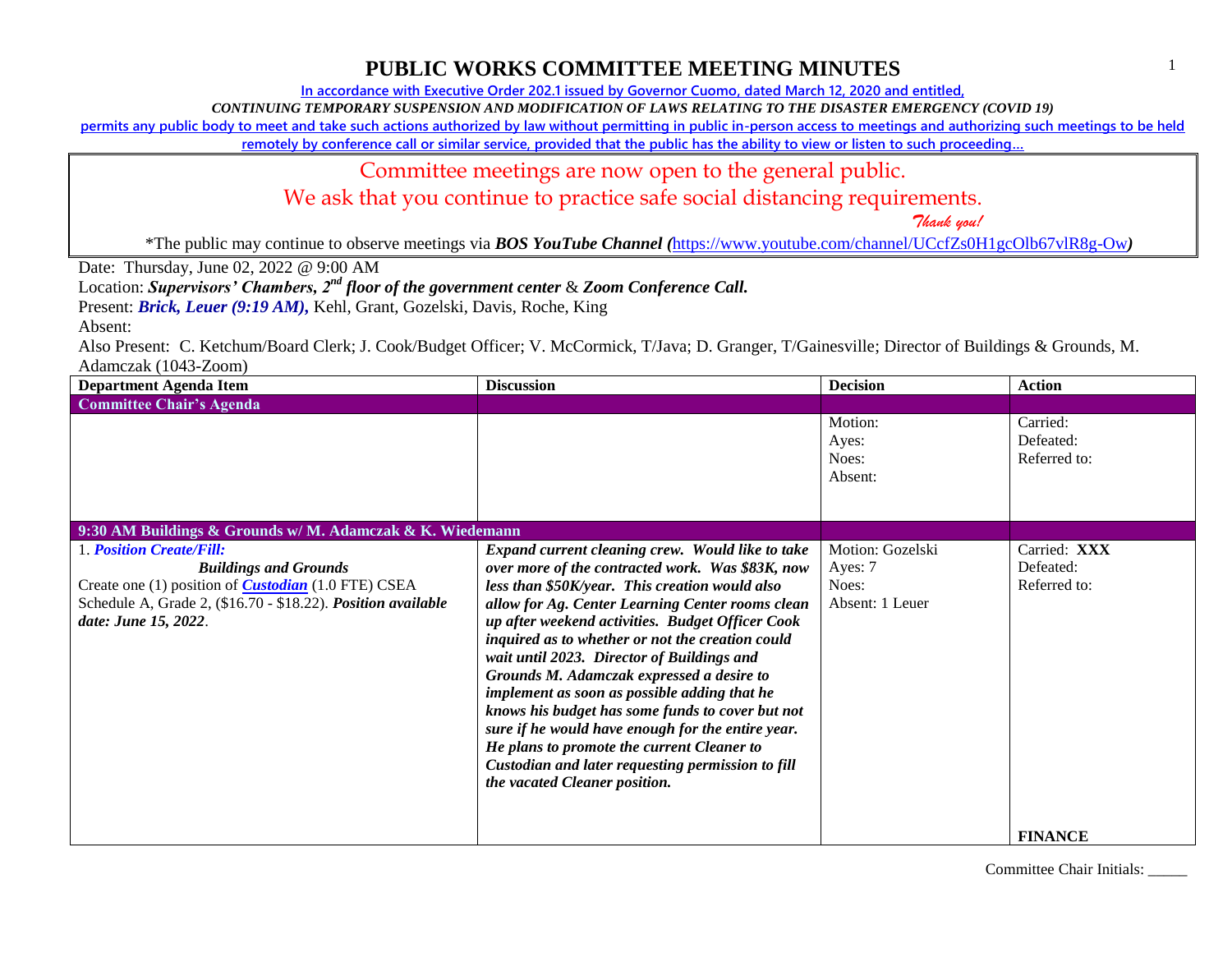**In accordance with Executive Order 202.1 issued by Governor Cuomo, dated March 12, 2020 and entitled,**

*CONTINUING TEMPORARY SUSPENSION AND MODIFICATION OF LAWS RELATING TO THE DISASTER EMERGENCY (COVID 19)*

**permits any public body to meet and take such actions authorized by law without permitting in public in-person access to meetings and authorizing such meetings to be held** 

**remotely by conference call or similar service, provided that the public has the ability to view or listen to such proceeding…**

#### Committee meetings are now open to the general public.

We ask that you continue to practice safe social distancing requirements.

 *Thank you!*

\*The public may continue to observe meetings via *BOS YouTube Channel (*<https://www.youtube.com/channel/UCcfZs0H1gcOlb67vlR8g-Ow>*)*

Date: Thursday, June 02, 2022 @ 9:00 AM

Location: *Supervisors' Chambers, 2nd floor of the government center* & *Zoom Conference Call.*

Present: *Brick, Leuer* (9:19 AM), Kehl, Grant, Gozelski, Davis, Roche, King

Absent:

Also Present: C. Ketchum/Board Clerk; J. Cook/Budget Officer; V. McCormick, T/Java; D. Granger, T/Gainesville; Director of Buildings & Grounds, M. Adamczak (1043-Zoom)

| <b>Department Agenda Item</b>                                                               | <b>Discussion</b>                                    | <b>Decision</b>  | Action             |
|---------------------------------------------------------------------------------------------|------------------------------------------------------|------------------|--------------------|
| 2. Professional Service Contract (\$5,001 or greater):                                      | <b>Post committee discussion with K. Wiedemann</b>   | Motion: Kehl     | Carried: XXX       |
| Authorize Chairman to sign a contract, pursuant to General                                  | confirmed contract dates of $06/01/22 - 05/31/23$ as | Ayes: 7          | Defeated:          |
| Municipal Law §104(b), with Key Power, Inc., 953 Creek                                      | <b>entered in Munis</b>                              | Noes:            | Referred to:       |
| Road, Rt. 98, Attica, NY 14011 for preventative maintenance                                 |                                                      | Absent: Leuer    |                    |
| of generators at various county buildings in an amount not to                               |                                                      |                  |                    |
| exceed \$11,225.00; effective June 01, 2022 through May 31,                                 |                                                      |                  |                    |
| 2023. (MUNIS CONTRACT #456)                                                                 |                                                      |                  |                    |
|                                                                                             |                                                      |                  |                    |
|                                                                                             |                                                      |                  | <b>*RESOLUTION</b> |
| At 9:19 AM Supervisor Leuer, T/Middlebury entered the meeting during the below agenda item. |                                                      |                  |                    |
| 3. Professional Service Contract (\$5,001 or greater):                                      |                                                      | Motion: Gozelski | Carried: XXX       |
| Authorize Chairman to sign a contract, pursuant to General                                  |                                                      | Ayes: 8          | Defeated:          |
| Municipal Law §104(b), with Robbs Glass, 6000 State Rt.                                     |                                                      | Noes:            | Referred to:       |
| 20A, Warsaw, NY 14569 for the purchase and/or installation                                  |                                                      | Absent:          |                    |
| of glass at various county buildings in an amount not to                                    |                                                      |                  |                    |
| exceed \$10,000.00; effective March 1, 2022 through                                         |                                                      |                  |                    |
| December 31, 2022 (MUNIS CONTRACT #454)                                                     |                                                      |                  |                    |
|                                                                                             |                                                      |                  |                    |
|                                                                                             |                                                      |                  | *RESOLUTION        |
| 4. Project Closeout:                                                                        |                                                      | Motion: Kehl     | Carried: XXX       |
| Authorize the Chairman to execute closeout documents for the                                |                                                      | Ayes: 8          | Defeated:          |
| roofing replacement Project at various county buildings as                                  |                                                      | Noes:            | Referred to:       |
| established by resolution #21-176.                                                          |                                                      | Absent:          |                    |
|                                                                                             |                                                      |                  |                    |
|                                                                                             |                                                      |                  | <b>*RESOLUTION</b> |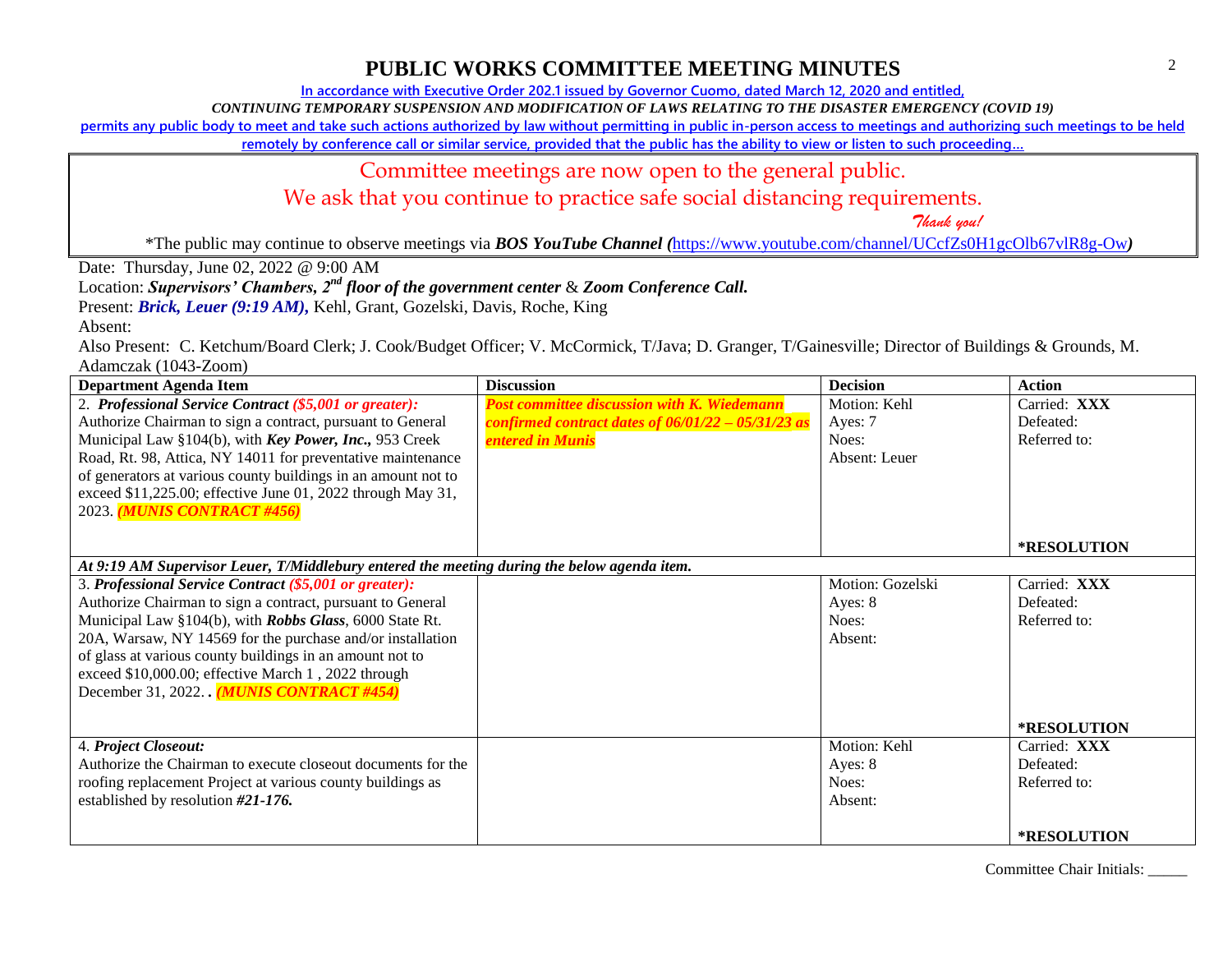**In accordance with Executive Order 202.1 issued by Governor Cuomo, dated March 12, 2020 and entitled,**

*CONTINUING TEMPORARY SUSPENSION AND MODIFICATION OF LAWS RELATING TO THE DISASTER EMERGENCY (COVID 19)*

**permits any public body to meet and take such actions authorized by law without permitting in public in-person access to meetings and authorizing such meetings to be held** 

**remotely by conference call or similar service, provided that the public has the ability to view or listen to such proceeding…**

#### Committee meetings are now open to the general public.

We ask that you continue to practice safe social distancing requirements.

 *Thank you!*

\*The public may continue to observe meetings via *BOS YouTube Channel (*<https://www.youtube.com/channel/UCcfZs0H1gcOlb67vlR8g-Ow>*)*

Date: Thursday, June 02, 2022 @ 9:00 AM

Location: *Supervisors' Chambers, 2nd floor of the government center* & *Zoom Conference Call.*

Present: *Brick, Leuer (9:19 AM), Kehl, Grant, Gozelski, Davis, Roche, King* 

Absent:

Also Present: C. Ketchum/Board Clerk; J. Cook/Budget Officer; V. McCormick, T/Java; D. Granger, T/Gainesville; Director of Buildings & Grounds, M. Adamczak (1043-Zoom)

| <b>Department Agenda Item</b>                                        | <b>Discussion</b>                                       | <b>Decision</b> | <b>Action</b>   |
|----------------------------------------------------------------------|---------------------------------------------------------|-----------------|-----------------|
| 5. <i>FYI</i> :                                                      |                                                         | Motion:         | Carried:        |
| Split unit at AG Center USDA server room.                            |                                                         | Ayes:           | Defeated:       |
| \$5,875.00<br>$\Omega$                                               |                                                         | Noes:           | Referred to:    |
| Next lowest quote was \$10,300.00<br>$\cap$                          |                                                         | Absent:         |                 |
| Replaced residential unit with a commercial unit<br>C                |                                                         |                 |                 |
| Unit has not worked correctly for 18-24 mos.<br>C                    |                                                         |                 |                 |
| Control board/compressor not working properly<br>C                   |                                                         |                 |                 |
| Unit runs 24 hrs./day<br>$\circ$                                     |                                                         |                 |                 |
|                                                                      |                                                         |                 |                 |
| 6. Permission to go out to an RFP for parking lot                    |                                                         | Motion: Davis   | Carried: XXX    |
| maintenance at the court house campus                                |                                                         | Ayes: 8         | Defeated:       |
| Hwy Supt. & Deputy Hwy. Supt. recommended milling                    |                                                         | Noes:           | Referred to:    |
| off some and repairing as there are several cracks.                  |                                                         | Absent:         |                 |
| Co. Hwy. can provide trucking.                                       |                                                         |                 | <b>APPROVED</b> |
| There was a brief discussion over the condition of county buildings. |                                                         |                 |                 |
| 7. Permission to bid out the Make-up Air Unit at Jail                |                                                         | Motion: Grant   | Carried: XXX    |
| Budgeted<br>$\bullet$                                                |                                                         | Ayes: 8         | Defeated:       |
|                                                                      |                                                         | Noes:           | Referred to:    |
|                                                                      |                                                         | Absent:         |                 |
|                                                                      |                                                         |                 | <b>APPROVED</b> |
| 8. Disposition of Fixed Assets (permanent disposal only):            | <b>Equity to be used toward Enterprise replacements</b> | Motion: Davis   | Carried: XXX    |
| Declare surplus and dispose of one (1) 2013 E250 van                 |                                                         | Ayes: 8         | Defeated:       |
| (VIN #1FTNE2EL0DDB05657)                                             |                                                         | Noes:           | Referred to:    |
|                                                                      |                                                         | Absent:         |                 |
|                                                                      |                                                         |                 | <b>APPROVED</b> |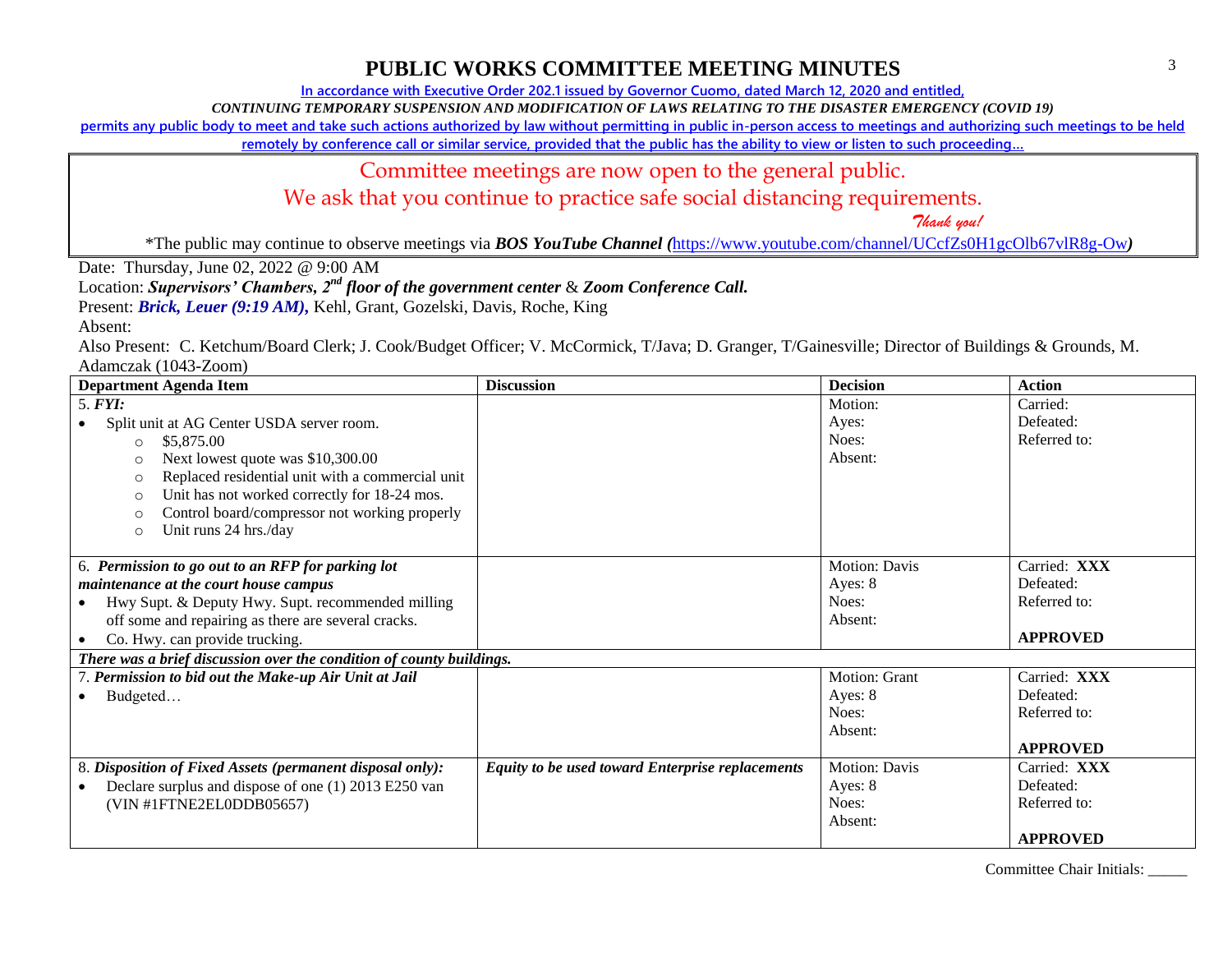**In accordance with Executive Order 202.1 issued by Governor Cuomo, dated March 12, 2020 and entitled,**

*CONTINUING TEMPORARY SUSPENSION AND MODIFICATION OF LAWS RELATING TO THE DISASTER EMERGENCY (COVID 19)*

**permits any public body to meet and take such actions authorized by law without permitting in public in-person access to meetings and authorizing such meetings to be held** 

**remotely by conference call or similar service, provided that the public has the ability to view or listen to such proceeding…**

#### Committee meetings are now open to the general public.

We ask that you continue to practice safe social distancing requirements.

 *Thank you!*

\*The public may continue to observe meetings via *BOS YouTube Channel (*<https://www.youtube.com/channel/UCcfZs0H1gcOlb67vlR8g-Ow>*)*

Date: Thursday, June 02, 2022 @ 9:00 AM

Location: *Supervisors' Chambers, 2nd floor of the government center* & *Zoom Conference Call.*

Present: *Brick, Leuer* (9:19 AM), Kehl, Grant, Gozelski, Davis, Roche, King

Absent:

Also Present: C. Ketchum/Board Clerk; J. Cook/Budget Officer; V. McCormick, T/Java; D. Granger, T/Gainesville; Director of Buildings & Grounds, M. Adamczak (1043-Zoom)

| <b>Department Agenda Item</b>                                | <b>Discussion</b>                   | <b>Decision</b>        | <b>Action</b>      |
|--------------------------------------------------------------|-------------------------------------|------------------------|--------------------|
| 9. Professional Service Contract (\$5,001 or greater):       | <b>MUNIS CONTRACT ENTRY PENDING</b> | <b>Motion: Davis</b>   | Carried: XXX       |
| Authorize Chairman to sign a lease agreement, pursuant to    |                                     | Ayes: $6$              | Defeated:          |
| General Municipal Law §104(b), with <i>Enterprise Fleet</i>  |                                     | Noes: 2 Kehl; Gozelski | Referred to:       |
| Management, 1320 Brooks Ave, Rochester, NY 14624 for the     |                                     | Absent:                |                    |
| lease of one 2023 Chevrolet Silverado 2500HD WT regular      |                                     |                        |                    |
| cab 8ft box to replace 2017 Chevrolet in an amount not to    |                                     |                        |                    |
| exceed \$28,820.88 for 36 months upon receipt of vehicle.    |                                     |                        | <b>Non-Consent</b> |
| <b>MUNIS CONTRACT#</b>                                       |                                     |                        | <b>RESOLUTION</b>  |
| 10. Professional Service Contract (\$5,001 or greater):      | <b>MUNIS CONTRACT ENTRY PENDING</b> | Motion: Davis          | Carried: XXX       |
| Authorize Chairman to sign a lease agreement, pursuant to    |                                     | Ayes: $6$              | Defeated:          |
| General Municipal Law §104(b), with <i>Enterprise Fleet</i>  |                                     | Noes: 2 Kehl; Gozelski | Referred to:       |
| Management, 1320 Brooks Ave, Rochester, NY 14624 for the     |                                     | Absent:                |                    |
| lease of one 2023 Chevrolet Silverado 1500 WT 4x4 regular    |                                     |                        |                    |
| cab 8ft box to replace 2014 Ford in an amount not to exceed  |                                     |                        |                    |
| \$18,815.28 for 24 months upon receipt of vehicle. $(MUNIS)$ |                                     |                        | <b>Non-Consent</b> |
| <b>CONTRACT#</b>                                             |                                     |                        | <b>RESOLUTION</b>  |
| 9:00 AM Highway & Bridges w/D. Blue & K. Chmura              |                                     |                        |                    |
| 1. Professional Service Contract (\$5,001 or greater):       | <b>MUNIS CONTRACT ENTRY PENDING</b> | Motion: Davis          | Carried: XXX       |
| Authorize Chairman to sign a lease agreement, pursuant to    |                                     | Ayes: 6                | Defeated:          |
| General Municipal Law §104(b), with <i>Enterprise Fleet</i>  |                                     | Noes: 2 Kehl; Gozelski | Referred to:       |
| Management, 1320 Brooks Ave, Rochester, NY 14624 for the     |                                     | Absent:                |                    |
| lease of one 2023 Chevrolet Silverado 3500HD to replace      |                                     |                        |                    |
| (Highway vehicle #77) 2005 Ford F350 in an amount not to     |                                     |                        |                    |
| exceed \$57,733.80 for 60 months upon receipt of vehicle.    |                                     |                        | <b>Non-Consent</b> |
| <b>MUNIS CONTRACT#</b>                                       |                                     |                        | <b>RESOLUTION</b>  |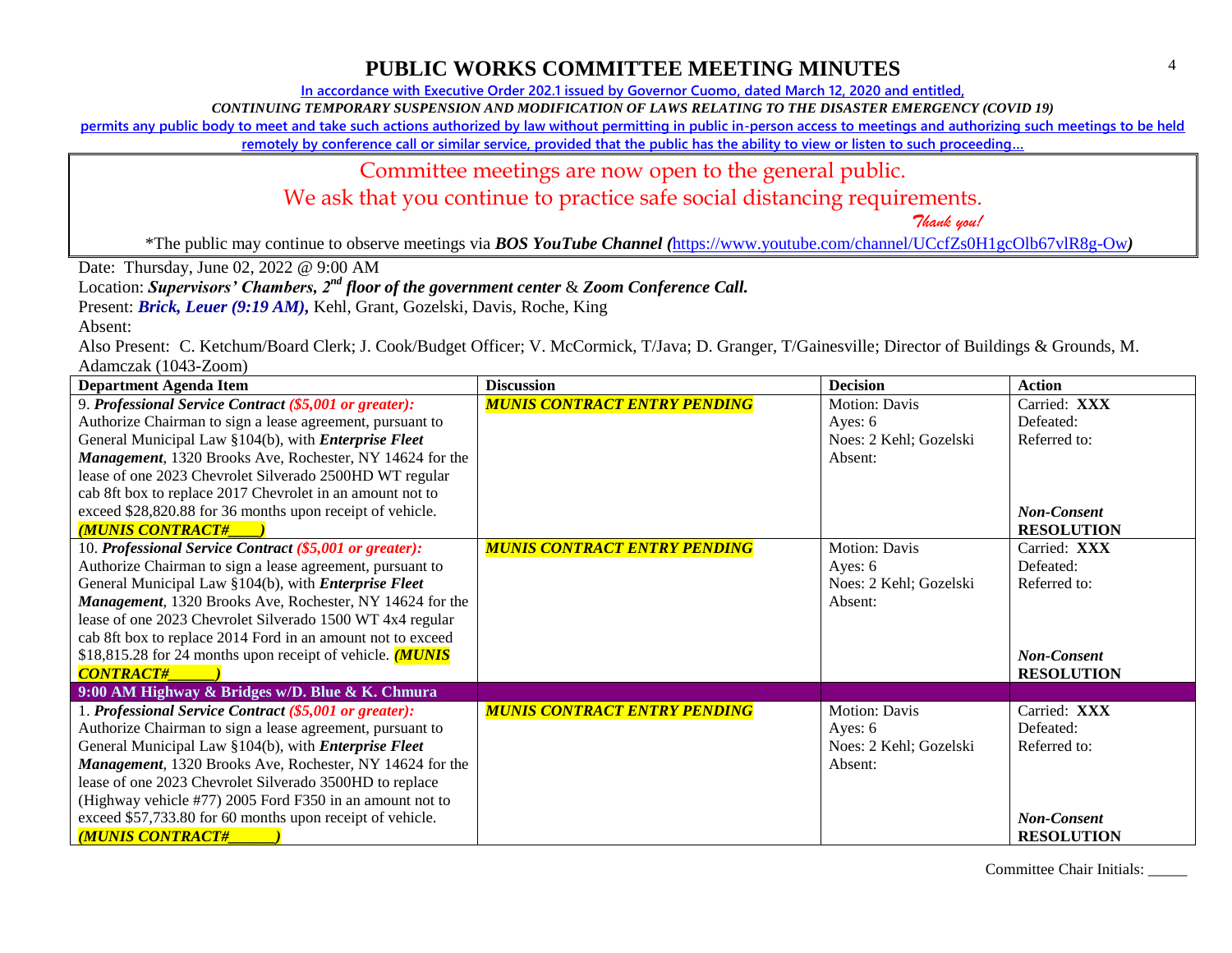**In accordance with Executive Order 202.1 issued by Governor Cuomo, dated March 12, 2020 and entitled,**

*CONTINUING TEMPORARY SUSPENSION AND MODIFICATION OF LAWS RELATING TO THE DISASTER EMERGENCY (COVID 19)*

**permits any public body to meet and take such actions authorized by law without permitting in public in-person access to meetings and authorizing such meetings to be held** 

**remotely by conference call or similar service, provided that the public has the ability to view or listen to such proceeding…**

#### Committee meetings are now open to the general public.

We ask that you continue to practice safe social distancing requirements.

 *Thank you!*

\*The public may continue to observe meetings via *BOS YouTube Channel (*<https://www.youtube.com/channel/UCcfZs0H1gcOlb67vlR8g-Ow>*)*

Date: Thursday, June 02, 2022 @ 9:00 AM

Location: *Supervisors' Chambers, 2nd floor of the government center* & *Zoom Conference Call.*

Present: *Brick, Leuer* (9:19 AM), Kehl, Grant, Gozelski, Davis, Roche, King

Absent:

Also Present: C. Ketchum/Board Clerk; J. Cook/Budget Officer; V. McCormick, T/Java; D. Granger, T/Gainesville; Director of Buildings & Grounds, M. Adamczak (1043-Zoom)

| <b>Department Agenda Item</b>                               | <b>Discussion</b>                   | <b>Decision</b>        | <b>Action</b>      |
|-------------------------------------------------------------|-------------------------------------|------------------------|--------------------|
| 2. Professional Service Contract (\$5,001 or greater):      | <b>MUNIS CONTRACT ENTRY PENDING</b> | Motion: Davis          | Carried: XXX       |
| Authorize Chairman to sign a lease agreement, pursuant to   |                                     | Ayes: $6$              | Defeated:          |
| General Municipal Law §104(b), with <i>Enterprise Fleet</i> |                                     | Noes: 2 Kehl; Gozelski | Referred to:       |
| Management, 1320 Brooks Ave, Rochester, NY 14624 for the    |                                     | Absent:                |                    |
| lease of one 2023 Chevrolet Silverado 3500HD to replace     |                                     |                        |                    |
| (Highway vehicle #18) 2007 Ford F350 in an amount not to    |                                     |                        |                    |
| exceed \$67,861.80 for 60 months upon receipt of vehicle.   |                                     |                        | <b>Non-Consent</b> |
| <b>MUNIS CONTRACT#</b>                                      |                                     |                        | <b>RESOLUTION</b>  |
| 3. Professional Service Contract (\$5,001 or greater):      | <b>MUNIS CONTRACT ENTRY PENDING</b> | Motion: Davis          | Carried: XXX       |
| Authorize Chairman to sign a lease agreement, pursuant to   |                                     | Ayes: $6$              | Defeated:          |
| General Municipal Law §104(b), with <i>Enterprise Fleet</i> |                                     | Noes: 2 Kehl; Gozelski | Referred to:       |
| Management, 1320 Brooks Ave, Rochester, NY 14624 for the    |                                     | Absent:                |                    |
| lease of one 2023 Chevrolet Silverado 3500HD to replace     |                                     |                        |                    |
| (Highway vehicle #17) 2012 Ford F350 in an amount not to    |                                     |                        |                    |
| exceed \$75,917.40 for 60 months upon receipt of vehicle.   |                                     |                        |                    |
| <b>MUNIS CONTRACT#</b>                                      |                                     |                        | Non-Consent        |
|                                                             |                                     |                        | <b>RESOLUTION</b>  |
| 4. Professional Service Contract (\$5,001 or greater):      | <b>MUNIS CONTRACT ENTRY PENDING</b> | Motion: Davis          | Carried: XXX       |
| Authorize Chairman to sign a lease agreement, pursuant to   |                                     | Ayes: 6                | Defeated:          |
| General Municipal Law §104(b), with <i>Enterprise Fleet</i> |                                     | Noes: 2 Kehl; Gozelski | Referred to:       |
| Management, 1320 Brooks Ave, Rochester, NY 14624 for the    |                                     | Absent:                |                    |
| lease of one 2023 Chevrolet Silverado 1500 WT 4x4 double    |                                     |                        |                    |
| cab to replace (Highway vehicle #01PC) 2014 Ford F150 in    |                                     |                        |                    |
| an amount not to exceed \$29,159.64 for 36 months upon      |                                     |                        | <b>Non-Consent</b> |
| receipt of vehicle. <i>(MUNIS CONTRACT#</i>                 |                                     |                        | <b>RESOLUTION</b>  |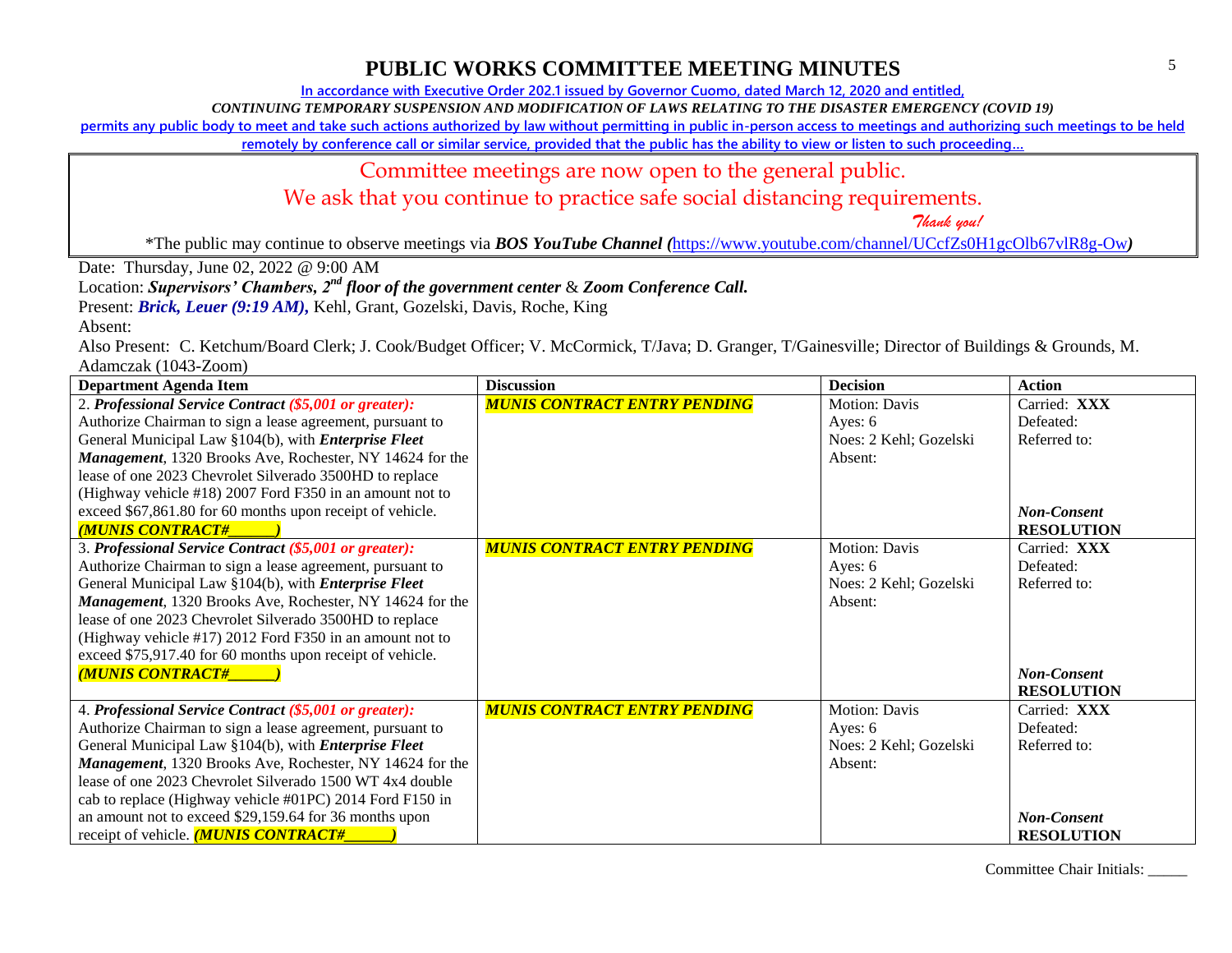**In accordance with Executive Order 202.1 issued by Governor Cuomo, dated March 12, 2020 and entitled,**

*CONTINUING TEMPORARY SUSPENSION AND MODIFICATION OF LAWS RELATING TO THE DISASTER EMERGENCY (COVID 19)*

**permits any public body to meet and take such actions authorized by law without permitting in public in-person access to meetings and authorizing such meetings to be held** 

**remotely by conference call or similar service, provided that the public has the ability to view or listen to such proceeding…**

#### Committee meetings are now open to the general public.

We ask that you continue to practice safe social distancing requirements.

 *Thank you!*

\*The public may continue to observe meetings via *BOS YouTube Channel (*<https://www.youtube.com/channel/UCcfZs0H1gcOlb67vlR8g-Ow>*)*

Date: Thursday, June 02, 2022 @ 9:00 AM

Location: *Supervisors' Chambers, 2nd floor of the government center* & *Zoom Conference Call.*

Present: *Brick, Leuer* (9:19 AM), Kehl, Grant, Gozelski, Davis, Roche, King

Absent:

Also Present: C. Ketchum/Board Clerk; J. Cook/Budget Officer; V. McCormick, T/Java; D. Granger, T/Gainesville; Director of Buildings & Grounds, M. Adamczak (1043-Zoom)

| <b>Department Agenda Item</b>                                    | <b>Discussion</b>                   | <b>Decision</b>        | <b>Action</b>      |
|------------------------------------------------------------------|-------------------------------------|------------------------|--------------------|
| 5. Professional Service Contract (\$5,001 or greater):           | <b>MUNIS CONTRACT ENTRY PENDING</b> | <b>Motion: Davis</b>   | Carried: XXX       |
| Authorize Chairman to sign a lease agreement, pursuant to        |                                     | Ayes: 6                | Defeated:          |
| General Municipal Law §104(b), with <i>Enterprise Fleet</i>      |                                     | Noes: 2 Kehl; Gozelski | Referred to:       |
| Management, 1320 Brooks Ave, Rochester, NY 14624 for the         |                                     | Absent:                |                    |
| lease of one 2023 Chevrolet Silverado 3500HD to replace          |                                     |                        |                    |
| (Highway vehicle #14) 2014 Ford F150 in an amount not to         |                                     |                        |                    |
| exceed \$59,956.80 for 60 months upon receipt of vehicle.        |                                     |                        | Non-Consent        |
| <b>MUNIS CONTRACT#</b>                                           |                                     |                        | <b>RESOLUTION</b>  |
| 6. Professional Service Contract (\$5,001 or greater):           | <b>MUNIS CONTRACT ENTRY PENDING</b> | <b>Motion: Davis</b>   | Carried: XXX       |
| Authorize Chairman to sign a lease agreement, pursuant to        |                                     | Ayes: $6$              | Defeated:          |
| General Municipal Law §104(b), with <i>Enterprise Fleet</i>      |                                     | Noes: 2 Kehl; Gozelski | Referred to:       |
| <b>Management</b> , 1320 Brooks Ave, Rochester, NY 14624 for the |                                     | Absent:                |                    |
| lease of one 2023 Chevrolet Silverado 1500 WT 4x4 double         |                                     |                        |                    |
| cab to replace (Highway vehicle #5) 2017 Ford F150 in an         |                                     |                        |                    |
| amount not to exceed \$29,159.64 for 36 months upon receipt      |                                     |                        | <b>Non-Consent</b> |
| of vehicle. (MUNIS CONTRACT#                                     |                                     |                        | <b>RESOLUTION</b>  |
| 7. Professional Service Contract (\$5,001 or greater):           | <b>MUNIS CONTRACT ENTRY PENDING</b> | Motion: Davis          | Carried: XXX       |
| Authorize Chairman to sign a lease agreement, pursuant to        |                                     | Ayes: 6                | Defeated:          |
| General Municipal Law §104(b), with <i>Enterprise Fleet</i>      |                                     | Noes: 2 Kehl; Gozelski | Referred to:       |
| Management, 1320 Brooks Ave, Rochester, NY 14624 for the         |                                     | Absent:                |                    |
| lease of one 2023 Chevrolet Silverado 3500HD WT 4x4              |                                     |                        |                    |
| double cab 8 ft box to replace (Highway vehicle #10) 2014        |                                     |                        |                    |
| Ford F350 in an amount not to exceed \$48,533.40 for 60          |                                     |                        |                    |
| months upon receipt of vehicle. ( <b>MUNIS</b>                   |                                     |                        | <b>Non-Consent</b> |
| <b>CONTRACT#</b>                                                 |                                     |                        | <b>RESOLUTION</b>  |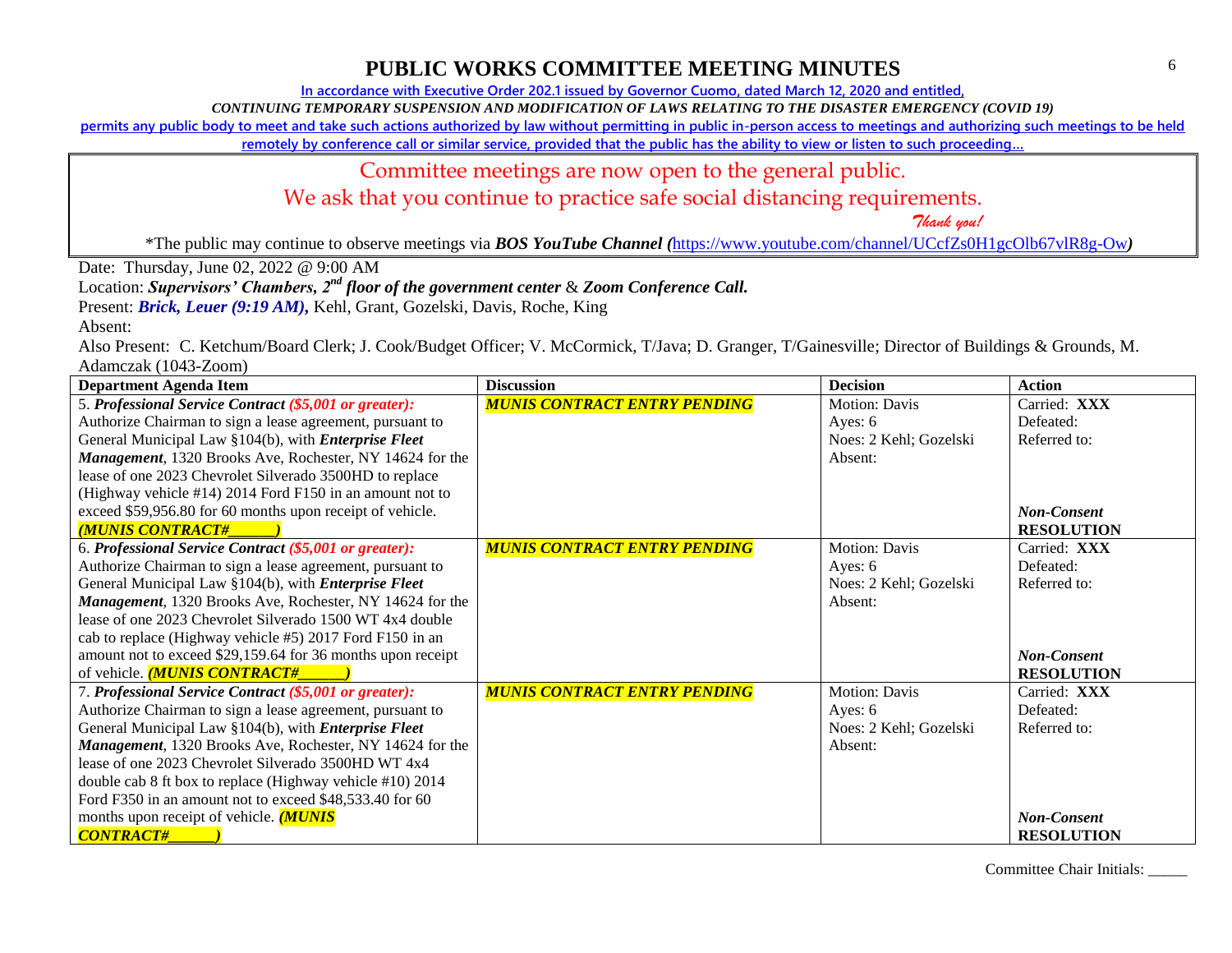**In accordance with Executive Order 202.1 issued by Governor Cuomo, dated March 12, 2020 and entitled,**

*CONTINUING TEMPORARY SUSPENSION AND MODIFICATION OF LAWS RELATING TO THE DISASTER EMERGENCY (COVID 19)*

**permits any public body to meet and take such actions authorized by law without permitting in public in-person access to meetings and authorizing such meetings to be held** 

**remotely by conference call or similar service, provided that the public has the ability to view or listen to such proceeding…**

#### Committee meetings are now open to the general public.

We ask that you continue to practice safe social distancing requirements.

 *Thank you!*

\*The public may continue to observe meetings via *BOS YouTube Channel (*<https://www.youtube.com/channel/UCcfZs0H1gcOlb67vlR8g-Ow>*)*

Date: Thursday, June 02, 2022 @ 9:00 AM

Location: *Supervisors' Chambers, 2nd floor of the government center* & *Zoom Conference Call.*

Present: *Brick, Leuer* (9:19 AM), Kehl, Grant, Gozelski, Davis, Roche, King

Absent:

Also Present: C. Ketchum/Board Clerk; J. Cook/Budget Officer; V. McCormick, T/Java; D. Granger, T/Gainesville; Director of Buildings & Grounds, M. Adamczak (1043-Zoom)

| <b>Department Agenda Item</b>                               | <b>Discussion</b>                   | <b>Decision</b>        | <b>Action</b>      |
|-------------------------------------------------------------|-------------------------------------|------------------------|--------------------|
| 8. Professional Service Contract (\$5,001 or greater):      | <b>MUNIS CONTRACT ENTRY PENDING</b> | <b>Motion: Davis</b>   | Carried: XXX       |
| Authorize Chairman to sign a lease agreement, pursuant to   |                                     | Ayes: 6                | Defeated:          |
| General Municipal Law §104(b), with <i>Enterprise Fleet</i> |                                     | Noes: 2 Kehl; Gozelski | Referred to:       |
| Management, 1320 Brooks Ave, Rochester, NY 14624 for the    |                                     | Absent:                |                    |
| lease of one 2023 Chevrolet Silverado 3500HD WT 4x4         |                                     |                        |                    |
| double cab 8 ft box to replace (Highway vehicle #12N) 2014  |                                     |                        |                    |
| Ford F350 in an amount not to exceed \$48,533.40 for 60     |                                     |                        | <b>Non-Consent</b> |
| months upon receipt of vehicle. <b>(MUNIS CONTRACT#</b>     |                                     |                        | <b>RESOLUTION</b>  |
| 9. Professional Service Contract (\$5,001 or greater):      | <b>MUNIS CONTRACT ENTRY PENDING</b> | <b>Motion: Davis</b>   | Carried: XXX       |
| Authorize Chairman to sign a lease agreement, pursuant to   |                                     | Ayes: $6$              | Defeated:          |
| General Municipal Law §104(b), with <i>Enterprise Fleet</i> |                                     | Noes: 2 Kehl; Gozelski | Referred to:       |
| Management, 1320 Brooks Ave, Rochester, NY 14624 for the    |                                     | Absent:                |                    |
| lease of one 2023 Chevrolet Silverado 1500 WT 4x4 double    |                                     |                        |                    |
| cab to replace (Highway vehicle #19) 2014 Ford F150 in an   |                                     |                        |                    |
| amount not to exceed \$29,159.64 for 36 months upon receipt |                                     |                        | <b>Non-Consent</b> |
| of vehicle. <b>MUNIS CONTRACT#</b>                          |                                     |                        | <b>RESOLUTION</b>  |
| 10. Professional Service Contract (\$5,001 or greater):     | <b>MUNIS CONTRACT ENTRY PENDING</b> | <b>Motion: Davis</b>   | Carried: XXX       |
| Authorize Chairman to sign a lease agreement, pursuant to   |                                     | Ayes: $6$              | Defeated:          |
| General Municipal Law §104(b), with <i>Enterprise Fleet</i> |                                     | Noes: 2 Kehl; Gozelski | Referred to:       |
| Management, 1320 Brooks Ave, Rochester, NY 14624 for the    |                                     | Absent:                |                    |
| lease of one 2023 Chevrolet Silverado 3500HD to replace     |                                     |                        |                    |
| (Highway vehicle #9) 2015 Ford F350 in an amount not to     |                                     |                        |                    |
| exceed \$58,940.40 for 60 months upon receipt of vehicle.   |                                     |                        |                    |
| <b>MUNIS CONTRACT#</b>                                      |                                     |                        | <b>Non-Consent</b> |
|                                                             |                                     |                        | <b>RESOLUTION</b>  |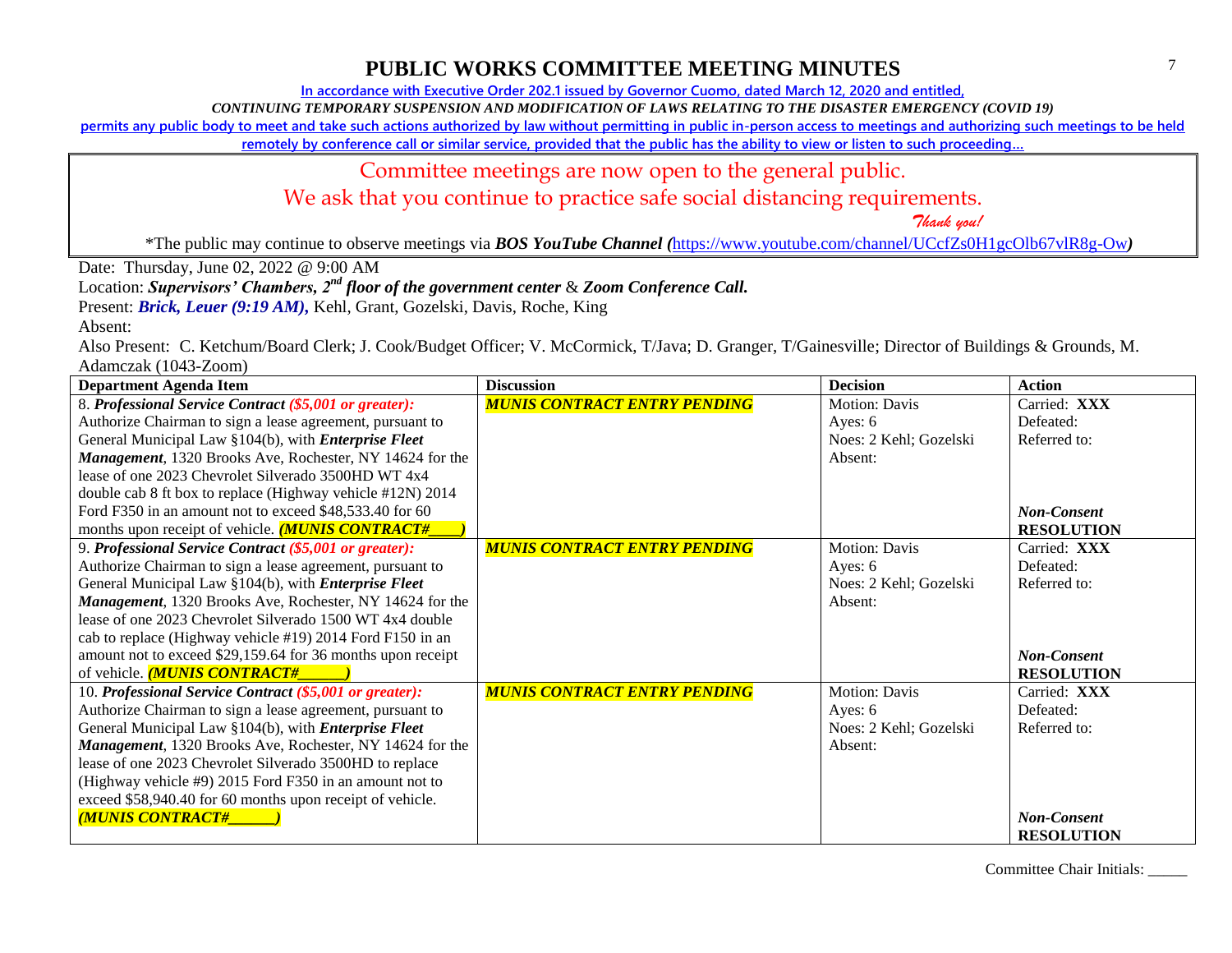**In accordance with Executive Order 202.1 issued by Governor Cuomo, dated March 12, 2020 and entitled,**

*CONTINUING TEMPORARY SUSPENSION AND MODIFICATION OF LAWS RELATING TO THE DISASTER EMERGENCY (COVID 19)*

**permits any public body to meet and take such actions authorized by law without permitting in public in-person access to meetings and authorizing such meetings to be held** 

**remotely by conference call or similar service, provided that the public has the ability to view or listen to such proceeding…**

#### Committee meetings are now open to the general public.

We ask that you continue to practice safe social distancing requirements.

 *Thank you!*

\*The public may continue to observe meetings via *BOS YouTube Channel (*<https://www.youtube.com/channel/UCcfZs0H1gcOlb67vlR8g-Ow>*)*

Date: Thursday, June 02, 2022 @ 9:00 AM

Location: *Supervisors' Chambers, 2nd floor of the government center* & *Zoom Conference Call.*

Present: *Brick, Leuer* (9:19 AM), Kehl, Grant, Gozelski, Davis, Roche, King

Absent:

Also Present: C. Ketchum/Board Clerk; J. Cook/Budget Officer; V. McCormick, T/Java; D. Granger, T/Gainesville; Director of Buildings & Grounds, M. Adamczak (1043-Zoom)

| <b>Department Agenda Item</b>                                 | <b>Discussion</b>      | <b>Decision</b>      | <b>Action</b>      |
|---------------------------------------------------------------|------------------------|----------------------|--------------------|
| 11. <b>Position Fill:</b>                                     |                        | <b>Motion: Grant</b> | Carried: XXX       |
| Highway                                                       |                        | Ayes: 8              | Defeated:          |
| One position of <b>Heavy Equipment Operator</b> (1.0 FTE)     |                        | Noes:                | Referred to:       |
| position code 095.163B, CSEA Schedule Addendum A, Grade       |                        | Absent:              |                    |
| 10, hourly range of \$19.89 - \$22.50 to replace Richard      |                        |                      |                    |
| Lepkowski, who passed away. Position available date: June     |                        |                      |                    |
| 8, 2022.                                                      |                        |                      |                    |
|                                                               |                        |                      | <b>FINANCE</b>     |
| 12. May Work Update                                           | Reviewed and attached. | Motion:              | Carried:           |
|                                                               |                        | Ayes:                | Defeated:          |
|                                                               |                        | Noes:                | Referred to:       |
|                                                               |                        | Absent:              |                    |
|                                                               |                        |                      |                    |
| 13. Professional Service Contract (\$5,001 or greater):       |                        | Motion: King         | Carried: XXX       |
| Authorize Chairman to sign a contract, pursuant to General    |                        | Ayes: 8              | Defeated:          |
| Municipal Law §104(b), with the following vendors for         |                        | Noes:                | Referred to:       |
| Asphalt Field Density Testing on an "as needed", based on     |                        | Absent:              |                    |
| price and availability in an amount not to exceed \$25,000.00 |                        |                      |                    |
| per contract, per year; effective June 1, 2022 through        |                        |                      |                    |
| December 31, 2022.                                            |                        |                      |                    |
| P-W Laboratories, Inc., 6544 Freemont Road, East              |                        |                      |                    |
| Syracuse, NY 13057 (MUNIS CONTRACT #439)                      |                        |                      |                    |
| W.A. Wilson, 5700 Maelou Drive - Building E,                  |                        |                      |                    |
| Hamburg, NY 14075 (MUNIS CONTRACT #432)                       |                        |                      |                    |
|                                                               |                        |                      | <b>*RESOLUTION</b> |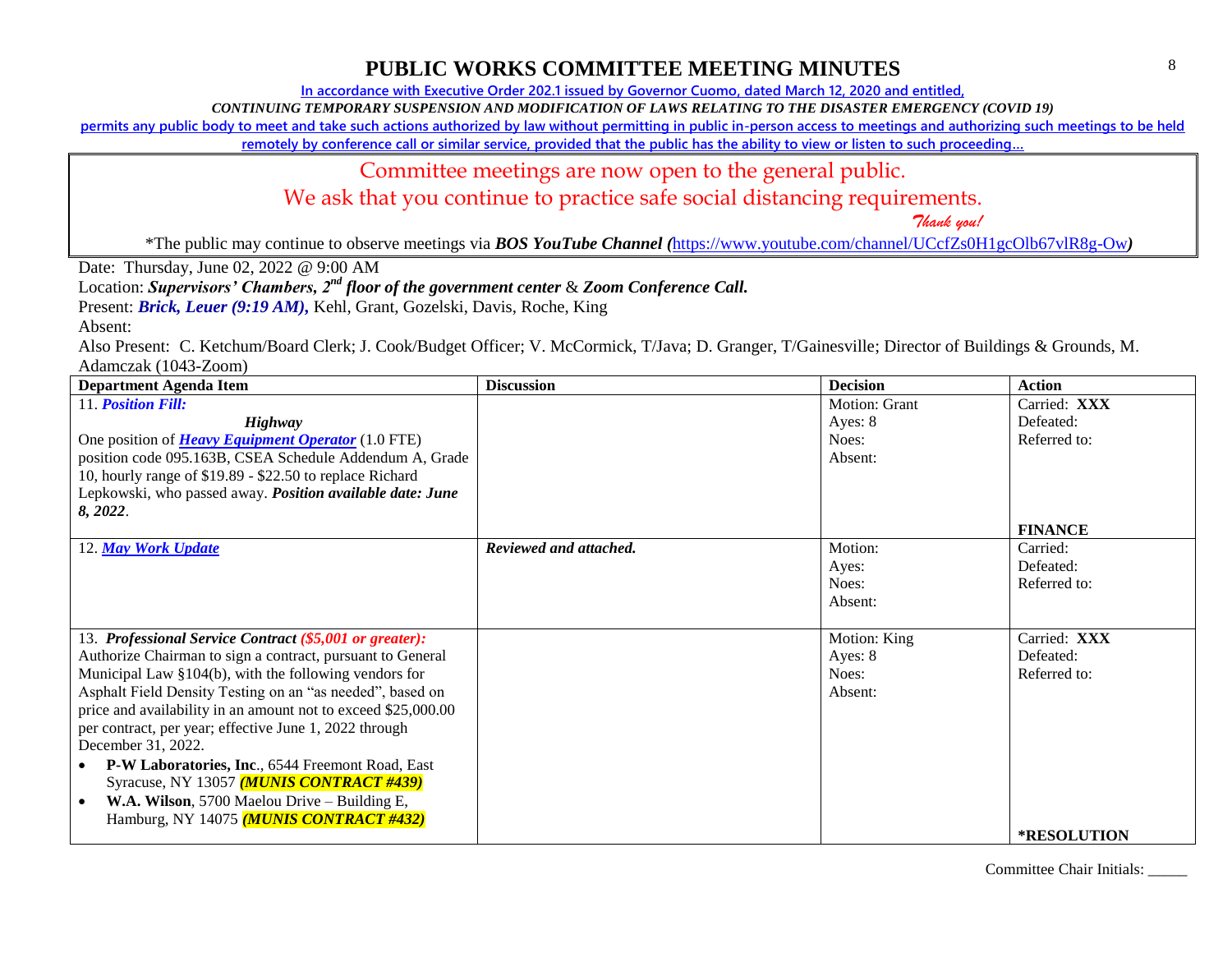**In accordance with Executive Order 202.1 issued by Governor Cuomo, dated March 12, 2020 and entitled,**

*CONTINUING TEMPORARY SUSPENSION AND MODIFICATION OF LAWS RELATING TO THE DISASTER EMERGENCY (COVID 19)*

**permits any public body to meet and take such actions authorized by law without permitting in public in-person access to meetings and authorizing such meetings to be held** 

**remotely by conference call or similar service, provided that the public has the ability to view or listen to such proceeding…**

#### Committee meetings are now open to the general public.

We ask that you continue to practice safe social distancing requirements.

 *Thank you!*

\*The public may continue to observe meetings via *BOS YouTube Channel (*<https://www.youtube.com/channel/UCcfZs0H1gcOlb67vlR8g-Ow>*)*

Date: Thursday, June 02, 2022 @ 9:00 AM

Location: *Supervisors' Chambers, 2nd floor of the government center* & *Zoom Conference Call.*

Present: *Brick, Leuer* (9:19 AM), Kehl, Grant, Gozelski, Davis, Roche, King

Absent:

Also Present: C. Ketchum/Board Clerk; J. Cook/Budget Officer; V. McCormick, T/Java; D. Granger, T/Gainesville; Director of Buildings & Grounds, M. Adamczak (1043-Zoom)

| <b>Department Agenda Item</b>                                     | <b>Discussion</b>                            | <b>Decision</b> | <b>Action</b>      |
|-------------------------------------------------------------------|----------------------------------------------|-----------------|--------------------|
| 14. Bid Award:                                                    | Bids opened May 23, 2022 at 10 am            | Motion: Grant   | Carried: XXX       |
| Authorize Chairman to award bid and sign a contract,              |                                              | Ayes: 8         | Defeated:          |
| pursuant to General Municipal Law §103, with Donegal              |                                              | Noes:           | Referred to:       |
| Construction Corp., P.O. Box 450, New Stanton, PA 15672           |                                              | Absent:         |                    |
| for highway shoulder removal on CR30 Oatka Road from              |                                              |                 |                    |
| West Lake Road to Federal St., Perry in an amount not to          |                                              |                 |                    |
| exceed \$5,000.00; effective June 14, 2022 through the            |                                              |                 |                    |
| completion of the project. ( <b>MUNIS CONTRACT #433</b> )         |                                              |                 |                    |
|                                                                   |                                              |                 | <b>*RESOLUTION</b> |
| 15. Bid Award:                                                    | Bids opened May 23, 2022 at 10 am            | Motion: Grant   | Carried: XXX       |
| Authorize Chairman to award bid and sign a contract,              |                                              | Ayes: 8         | Defeated:          |
| pursuant to General Municipal Law §103, with Allen Chase          |                                              | Noes:           | Referred to:       |
| Enterprises, Inc., 24 County Route 1A, Oswego, NY 13126           | Will work w/ NYS DOT for comparison purposes | Absent:         |                    |
| for road vegetation control services in an amount not to exceed   | so we could get local bidders                |                 |                    |
| \$12,100.00; effective June 14, 2022 through December 31,         |                                              |                 |                    |
| 2022. (MUNIS CONTRACT #434)                                       |                                              |                 |                    |
|                                                                   |                                              |                 | *RESOLUTION        |
| 16. Appropriation: (Approve only if #6 is approved)               |                                              | Motion: Grant   | Carried: XXX       |
| To: 045110.541914 Weed Control<br>\$5,018.67                      |                                              | Ayes: 8         | Defeated:          |
| \$5,018.67<br>w/any funds available                               |                                              | Noes:           | Referred to:       |
| <b>Reason:</b> To pay expenses related to the increase in cost of |                                              | Absent:         |                    |
| vegetation control services.                                      |                                              |                 |                    |
|                                                                   |                                              |                 |                    |
|                                                                   |                                              |                 |                    |
|                                                                   |                                              |                 | <b>FINANCE</b>     |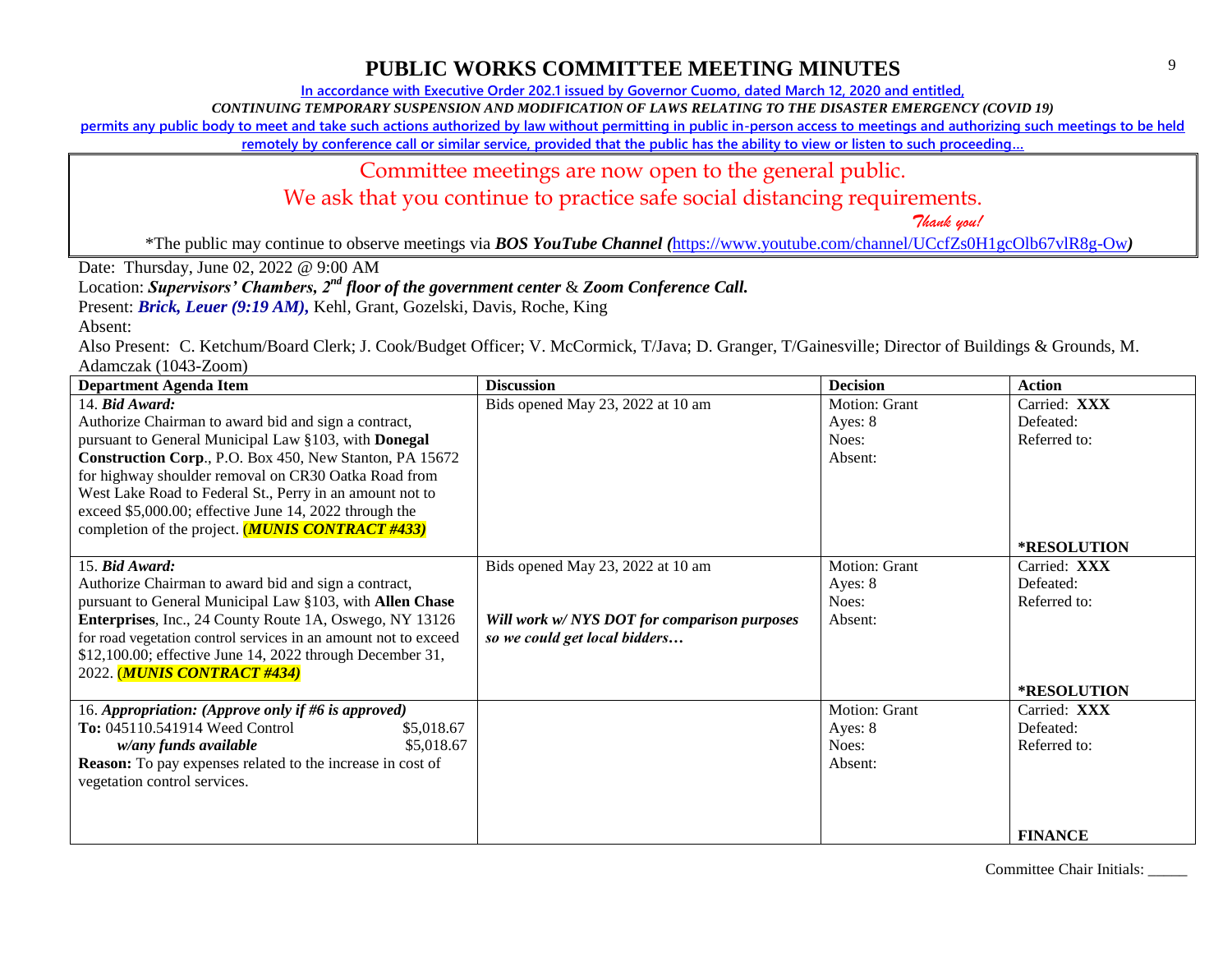**In accordance with Executive Order 202.1 issued by Governor Cuomo, dated March 12, 2020 and entitled,**

*CONTINUING TEMPORARY SUSPENSION AND MODIFICATION OF LAWS RELATING TO THE DISASTER EMERGENCY (COVID 19)*

**permits any public body to meet and take such actions authorized by law without permitting in public in-person access to meetings and authorizing such meetings to be held** 

**remotely by conference call or similar service, provided that the public has the ability to view or listen to such proceeding…**

#### Committee meetings are now open to the general public.

We ask that you continue to practice safe social distancing requirements.

 *Thank you!*

\*The public may continue to observe meetings via *BOS YouTube Channel (*<https://www.youtube.com/channel/UCcfZs0H1gcOlb67vlR8g-Ow>*)*

Date: Thursday, June 02, 2022 @ 9:00 AM

Location: *Supervisors' Chambers, 2nd floor of the government center* & *Zoom Conference Call.*

Present: *Brick, Leuer* (9:19 AM), Kehl, Grant, Gozelski, Davis, Roche, King

Absent:

Also Present: C. Ketchum/Board Clerk; J. Cook/Budget Officer; V. McCormick, T/Java; D. Granger, T/Gainesville; Director of Buildings & Grounds, M. Adamczak (1043-Zoom)

| <b>Department Agenda Item</b>                                     | <b>Discussion</b>                  | <b>Decision</b> | <b>Action</b>      |
|-------------------------------------------------------------------|------------------------------------|-----------------|--------------------|
| 17. Professional Service Contract (\$5,001 or greater)            | 100% reimbursed by Buffalo Niagara | Motion: Kehl    | Carried: XXX       |
| <i><b>REVENUE:</b></i>                                            | Waterkeepers                       | Ayes: $8$       | Defeated:          |
| Authorize Chairman to sign a contract with <b>Buffalo Niagara</b> |                                    | Noes:           | Referred to:       |
| Waterkeeper, 721 Main Street, Buffalo, NY 14203 for               |                                    | Absent:         |                    |
| culvert replacement on Krotz Road over Crow Creek whereas         |                                    |                 |                    |
| the BNW agrees to pay the Wyoming County Highway                  |                                    |                 |                    |
| Department to do the work in an amount not to exceed              |                                    |                 |                    |
| \$302,400.00; effective May 6, 2022 through September 30,         |                                    |                 |                    |
| 2022. (MUNIS CONTRACT #435)                                       |                                    |                 | <b>*RESOLUTION</b> |
| 18. Professional Service Contract (\$5,001 or greater):           |                                    | Motion: Kehl    | Carried: XXX       |
| Authorize Chairman to sign a contract, pursuant to General        |                                    | Ayes: 8         | Defeated:          |
| Municipal Law §104(b), with Pavilion Drainage Supply Co.,         |                                    | Noes:           | Referred to:       |
| Inc., 6630 Ellicott St., Road, Pavilion, NY 14525 for the         |                                    | Absent:         |                    |
| provision of guide rail repairs on CR07 Saltvale Road             |                                    |                 |                    |
| (reimburse of \$3,193.59 from insurance claim) in an amount       |                                    |                 |                    |
| not to exceed \$6,151.76; effective June 14, 2022 through the     |                                    |                 |                    |
| completion of the project. $(MUNIS$ CONTRACT #436)                |                                    |                 | *RESOLUTION        |
| 19. Professional Service Contract (\$5,001 or greater):           |                                    | Motion: Davis   | Carried: XXX       |
| Authorize Chairman to sign a contract, pursuant to General        |                                    | Ayes: 8         | Defeated:          |
| Municipal Law §104(b), with WYCO Construction, Inc.,              |                                    | Noes:           | Referred to:       |
| 4608 Liberty Street Road, Warsaw, NY 14569 for the                |                                    | Absent:         |                    |
| provision of Jetter Vac Truck services to clean out culvert       |                                    |                 |                    |
| pipes in an amount not to exceed \$8,000.00; effective June 14,   |                                    |                 |                    |
| 2022 through December 31, 2022.                                   |                                    |                 |                    |
| (MUNIS CONTRACT#437)                                              |                                    |                 | <b>*RESOLUTION</b> |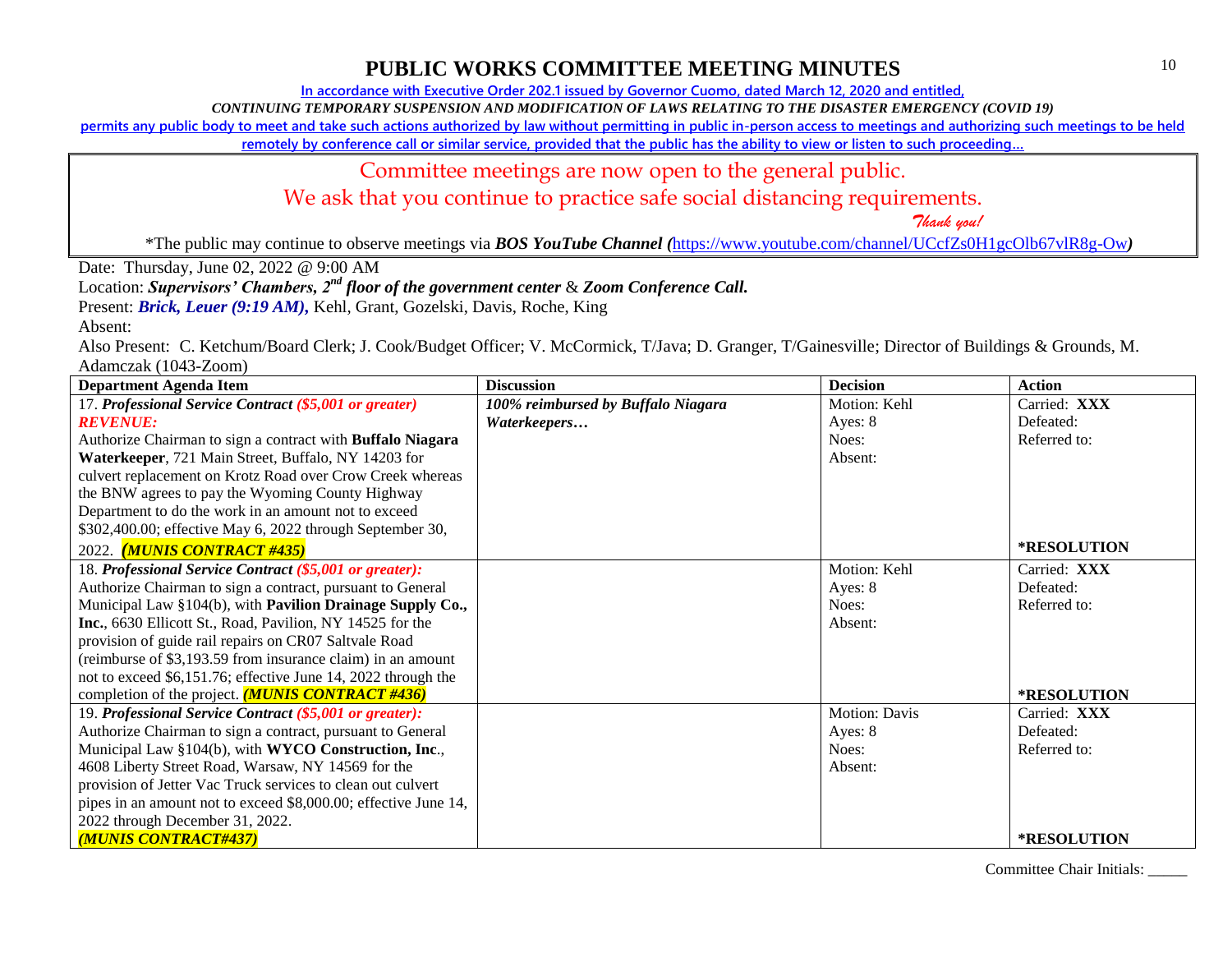**In accordance with Executive Order 202.1 issued by Governor Cuomo, dated March 12, 2020 and entitled,**

*CONTINUING TEMPORARY SUSPENSION AND MODIFICATION OF LAWS RELATING TO THE DISASTER EMERGENCY (COVID 19)*

**permits any public body to meet and take such actions authorized by law without permitting in public in-person access to meetings and authorizing such meetings to be held** 

**remotely by conference call or similar service, provided that the public has the ability to view or listen to such proceeding…**

#### Committee meetings are now open to the general public.

We ask that you continue to practice safe social distancing requirements.

 *Thank you!*

\*The public may continue to observe meetings via *BOS YouTube Channel (*<https://www.youtube.com/channel/UCcfZs0H1gcOlb67vlR8g-Ow>*)*

Date: Thursday, June 02, 2022 @ 9:00 AM

Location: *Supervisors' Chambers, 2nd floor of the government center* & *Zoom Conference Call.*

Present: *Brick, Leuer* (9:19 AM), Kehl, Grant, Gozelski, Davis, Roche, King

Absent:

Also Present: C. Ketchum/Board Clerk; J. Cook/Budget Officer; V. McCormick, T/Java; D. Granger, T/Gainesville; Director of Buildings & Grounds, M. Adamczak (1043-Zoom)

| <b>Department Agenda Item</b>                               | <b>Discussion</b>                   | <b>Decision</b>  | <b>Action</b>   |
|-------------------------------------------------------------|-------------------------------------|------------------|-----------------|
| 20. Bid Award:                                              | Bids opened May 5, 2022 at 11 am    | Motion: Kehl     | Carried: XXX    |
| Authorize Chairman to award bid and sign a contract,        |                                     | Ayes: 8          | Defeated:       |
| pursuant to General Municipal Law §103, with Nova Site      | <b>MUNIS CONTRACT ENTRY PENDING</b> | Noes:            | Referred to:    |
| Company, LLC., 6 Lena Court, West Seneca, NY 14224 for      |                                     | Absent:          |                 |
| the CR31 Exchange Street Preventative Maintenance Contract  |                                     |                  |                 |
| # D040246; PIN: 4WY0.06 in an amount not to exceed          |                                     |                  |                 |
| \$562,500.00; effective June 14, 2022 through completion of |                                     |                  |                 |
| project. ( <i>MUNIS CONTRACT</i> #_____)                    |                                     |                  |                 |
|                                                             |                                     |                  | *RESOLUTION     |
| 21. Professional Service Contract (\$5,001 or greater):     | <b>MUNIS CONTRACT ENTRY PENDING</b> | Motion: Gozelski | Carried: XXX    |
| Authorize Chairman to sign a contract, pursuant to General  |                                     | Ayes: 8          | Defeated:       |
| Municipal Law §104(b), with C&S Engineers Inc., 150 State   |                                     | Noes:            | Referred to:    |
| Street, Suite 120, Rochester, NY 14614 for the provision of |                                     | Absent:          |                 |
| Engineering Services on CR02 East Lake Road from Rt. 19A    |                                     |                  |                 |
| to Rt. 39 for preventative maintenance in an amount not to  |                                     |                  |                 |
| exceed \$96,000.00; effective June 1, 2022 through December |                                     |                  |                 |
| 31, 2024. <i>(MUNIS CONTRACT #</i>                          |                                     |                  |                 |
|                                                             |                                     |                  |                 |
|                                                             |                                     |                  | *RESOLUTION     |
| 22. Discussion:                                             |                                     | Motion: Gozelski | Carried: XXX    |
| 2001 Mack truck repair options.                             |                                     | Ayes: 8          | Defeated:       |
| Public Works choose to withdraw claim and<br>$\Omega$       |                                     | Noes:            | Referred to:    |
| repair on their own.                                        |                                     | Absent:          |                 |
| \$10K-12K estimate prior to opening up the truck<br>$\circ$ |                                     |                  |                 |
|                                                             |                                     |                  | <b>APPROVED</b> |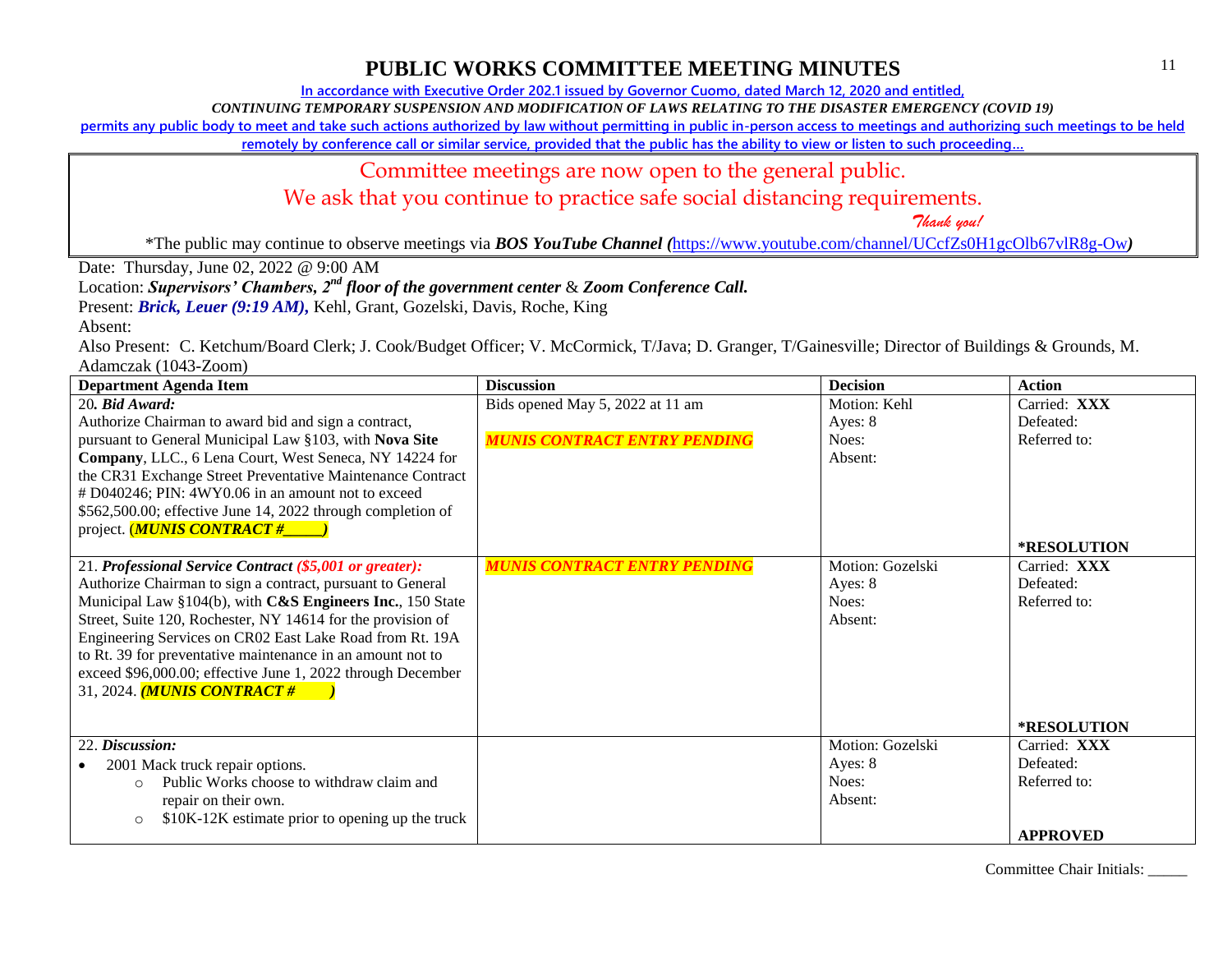**In accordance with Executive Order 202.1 issued by Governor Cuomo, dated March 12, 2020 and entitled,**

*CONTINUING TEMPORARY SUSPENSION AND MODIFICATION OF LAWS RELATING TO THE DISASTER EMERGENCY (COVID 19)*

**permits any public body to meet and take such actions authorized by law without permitting in public in-person access to meetings and authorizing such meetings to be held** 

**remotely by conference call or similar service, provided that the public has the ability to view or listen to such proceeding…**

#### Committee meetings are now open to the general public.

We ask that you continue to practice safe social distancing requirements.

 *Thank you!*

\*The public may continue to observe meetings via *BOS YouTube Channel (*<https://www.youtube.com/channel/UCcfZs0H1gcOlb67vlR8g-Ow>*)*

Date: Thursday, June 02, 2022 @ 9:00 AM

Location: *Supervisors' Chambers, 2nd floor of the government center* & *Zoom Conference Call.*

Present: *Brick, Leuer (9:19 AM), Kehl, Grant, Gozelski, Davis, Roche, King* 

Absent:

Also Present: C. Ketchum/Board Clerk; J. Cook/Budget Officer; V. McCormick, T/Java; D. Granger, T/Gainesville; Director of Buildings & Grounds, M. Adamczak (1043-Zoom)

| <b>Department Agenda Item</b>                                 | <b>Discussion</b> | <b>Decision</b>  | <b>Action</b>   |
|---------------------------------------------------------------|-------------------|------------------|-----------------|
| 23. Appropriation:                                            |                   | Motion: Grant    | Carried: XXX    |
| To: 045110.541904 Bituminous Products<br>\$735,579.13         |                   | Ayes: 8          | Defeated:       |
| w/04511009.435010 Consolidated Hwy Aid<br>\$735,579.13        |                   | Noes:            | Referred to:    |
| <b>Reason:</b> To spend EWR and POP money from the State that |                   | Absent:          |                 |
| was not in the 2022 budget.                                   |                   |                  | <b>FINANCE</b>  |
| 24. Appropriation:                                            |                   | Motion: Davis    | Carried: XXX    |
| To: 045110.541916 Guide Rail<br>\$1,194.00                    |                   | Ayes: 8          | Defeated:       |
| \$1,194.00<br>w/04511006.426800 Insurance Recovery            |                   | Noes:            | Referred to:    |
| Reason: In order to pay expenses related to the damaged       |                   | Absent:          |                 |
| guide rail on Saltvale Road.                                  |                   |                  | <b>FINANCE</b>  |
| 25. Appropriation:                                            |                   | Motion: King     | Carried: XXX    |
| To: 045110.540809 Work for Others<br>\$5,000.00               |                   | Ayes: 8          | Defeated:       |
| $w/04511008.428010$ Interfund Revenue<br>\$5,000.00           |                   | Noes:            | Referred to:    |
| Reason: To pay expenses related to Buildings & Grounds        |                   | Absent:          |                 |
| project at the DMV.                                           |                   |                  | <b>FINANCE</b>  |
| 26. Appropriation:                                            |                   | Motion: Gozelski | Carried: XXX    |
| To: 035130.540504 Diesel<br>\$160,000.00                      |                   | Ayes: 8          | Defeated:       |
| w/any funds available<br>\$160,000.00                         |                   | Noes:            | Referred to:    |
| Reason: To pay expenses related to the increase in cost of    |                   | Absent:          |                 |
| Diesel.                                                       |                   |                  | <b>FINANCE</b>  |
| 27. Overnight Travel Authorization:                           |                   | Motion: Kehl     | Carried: XXX    |
| Devin Blue to attend (NYSCHSA) NYS Highway                    |                   | Ayes: 8          | Defeated:       |
| Superintendents Association in Clayton, NY, August 28 - 30,   |                   | Noes:            | Referred to:    |
| 2022. Cost for conference \$275.00; food \$40.00; hotel       |                   | Absent:          |                 |
| $$545.00 - total $860.00$                                     |                   |                  | <b>APPROVED</b> |